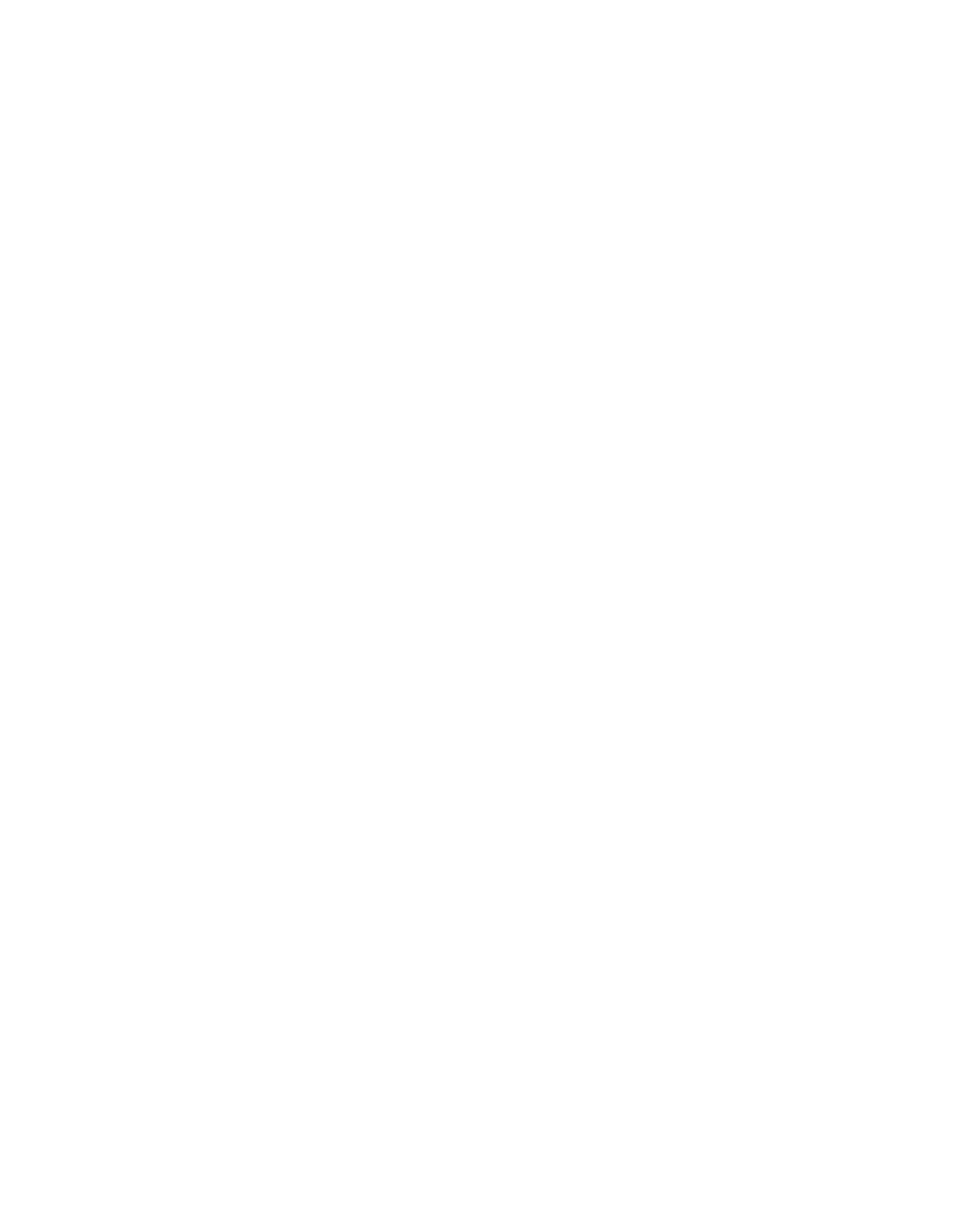**Effects of Food Assistance and Nutrition Programs on Nutrition and Health: Volume 4, Executive Summary of the Literature Review**. By Mary Kay Fox and William Hamilton, Abt Associates Inc., and Biing-Hwan Lin, Food and Rural Economics Division, Economic Research Service, U.S. Department of Agriculture. Food Assistance and Nutrition Research Report No. 19-4.

#### **Abstract**

This report provides a summary of a comprehensive review and synthesis of published research on the impact of USDA's domestic food and nutrition assistance programs on participants' nutrition and health outcomes. The outcome measures reviewed include food expenditures, household nutrient availability, dietary intake, other measures of nutrition status, food security, birth outcomes, breastfeeding behaviors, immunization rates, use and cost of health care services, and selected nonhealth outcomes, such as academic achievement and school performance (children) and social isolation (elderly). The report is one of four volumes produced by a larger study that includes Volume 1, Research Design; Volume 2, Data Sources; Volume 3, Literature Review; and Volume 4, Executive Summary of the Literature Review. The review examines the research on 15 USDA food assistance and nutrition programs but tends to focus on the largest ones for which more research is available: food stamps, school feeding programs, and the Special Supplemental Nutrition Program for Women, Infants, and Children (WIC). Over half of USDA's budget—\$41.6 billion in fiscal year 2003—was devoted to food assistance and nutrition programs that provide low-income families and children with access to a healthy diet.

**Keywords:** Dietary intake, food expenditures, nutrient availability, nutrient intake, nutritional status, nutrition and health outcomes, USDA's food assistance and nutrition programs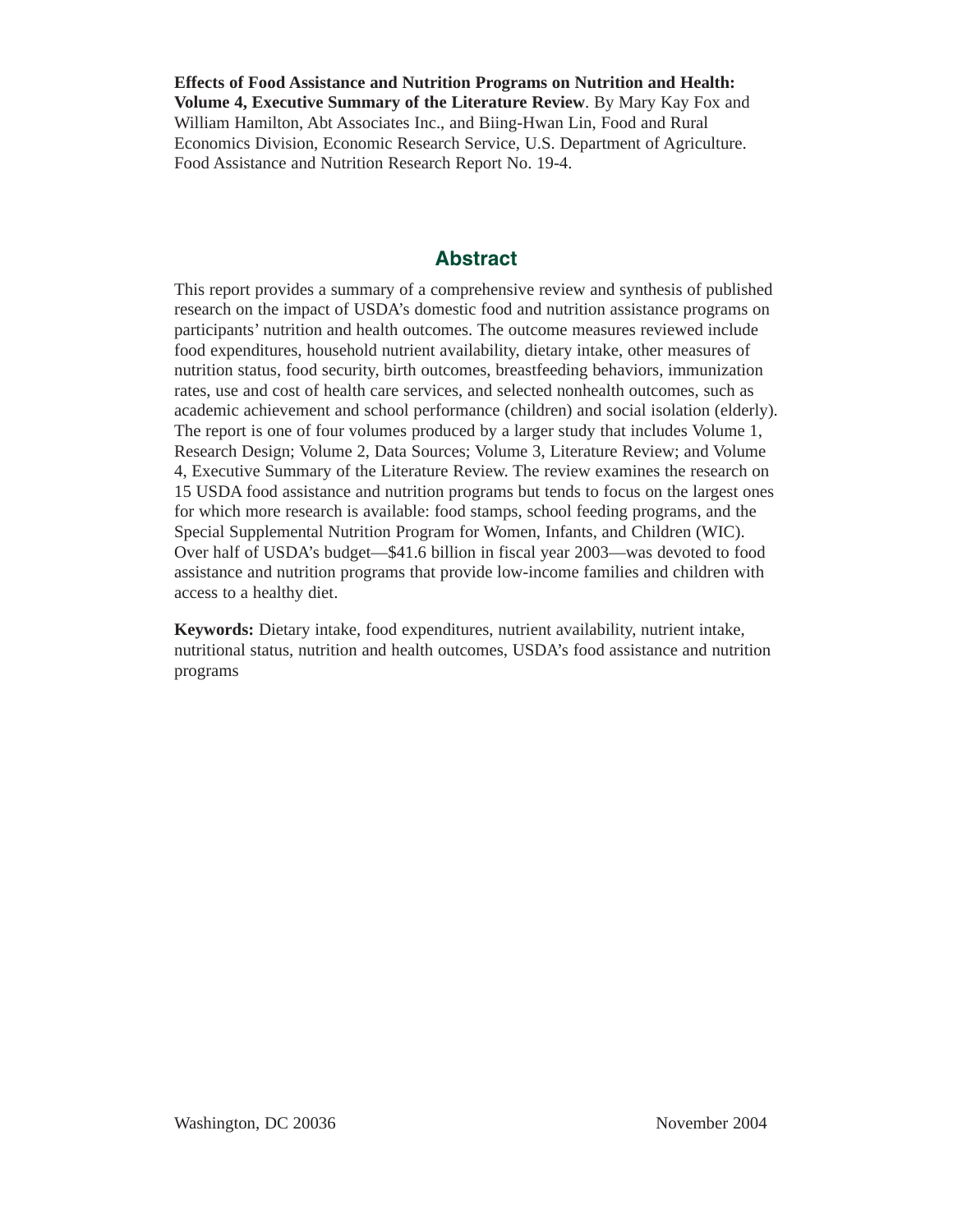## **Acknowledgments**

Many individuals deserve recognition for their roles in making this report a reality. First and foremost are the authors who contributed to the comprehensive literature review on which this report is based. Without their tireless efforts, this summary report would not exist. Authors include current and former Abt Associates staff: Joy Behrens, Nancy Burstein, David Connell, Mary Kay Crepinsek, Mary Kay Fox, Frederic Glantz, Cristofer Price, and William Hamilton, as well as consultants Virginia Casey, John Cook, Peter H. Rossi, and Joanne Tighe.

We also owe a debt of gratitude to colleagues who reviewed and commented on drafts of this report. We acknowledge staff at USDA's Economic Research Service (Jane Reed, Betsy Frazao, Linda Ghelfi, Craig Gundersen, Joanne Guthrie, Bill Levedahl, Vic Oliveira, Mark Prell, David Smallwood, Laura Tiehen, Jay Variyam, and Parke Wilde), Food and Nutrition Service (Steven Carlson, Jay Hirshman, Patricia McKinney, Anita Singh, Edward Herzog, Lisa Ramirez-Branum, and Tracy von Ins), and Center for Nutrition Policy and Promotion (Peter Basiotis and Andrea Carlson). Their contributions greatly improved the report.

Sharon Christenson and Daniel Singer deserve special recognition for coordinating the literature search and document retrieval process for the literature review. And, finally, several people at Abt Associates and the Economic Research Service (ERS) deserve our gratitude for managing production and editing of the report. Eileen MacEnaney and Eileen Fahey coordinated production of the report at Abt Associates. At ERS, Linda Hatcher completed final editing and coordinated final production, and Vic Phillips designed the cover.

We sincerely appreciate the efforts of all these colleagues.

*Mary Kay Fox William Hamilton Biing-Hwan Lin*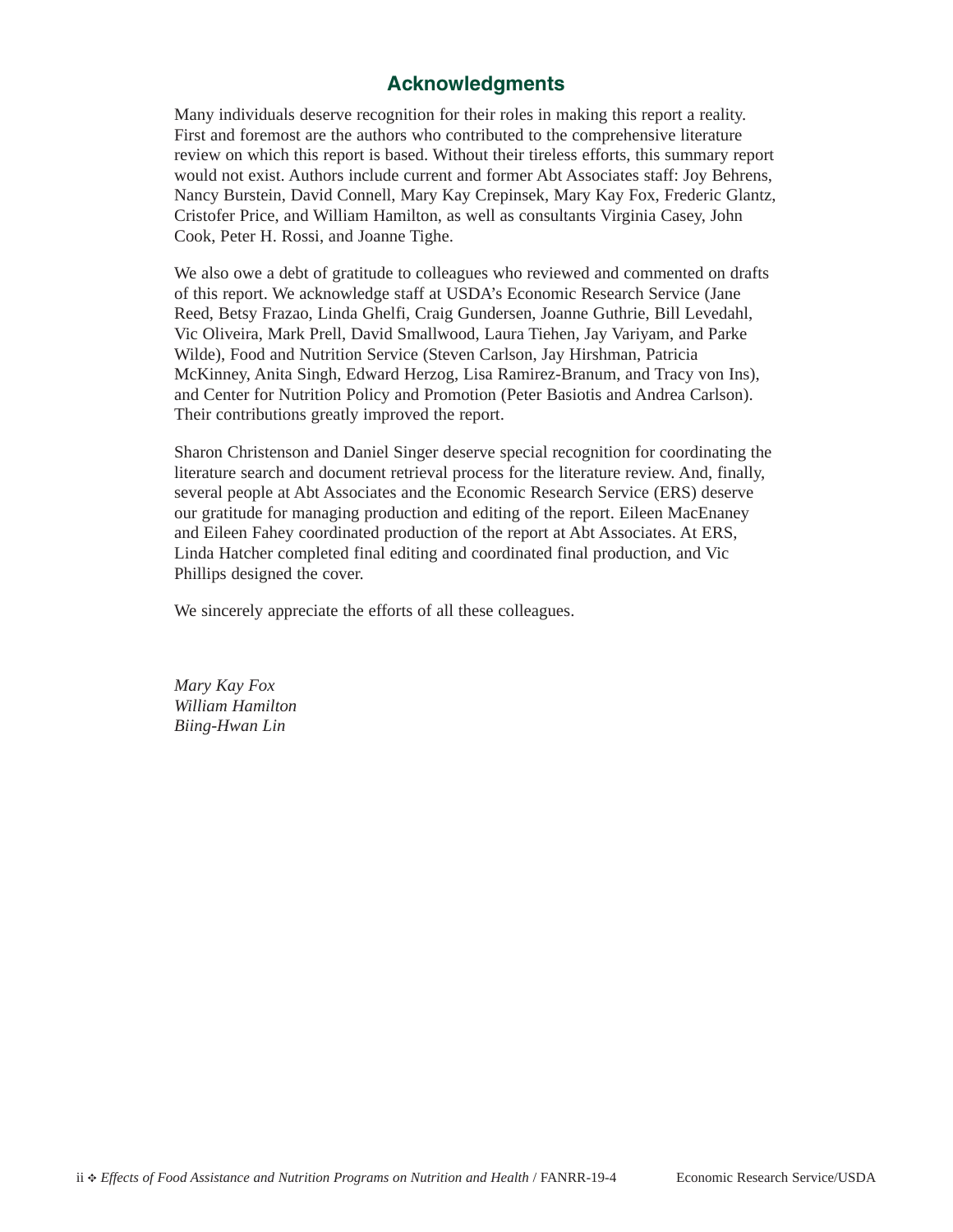## **Contents**

### *Page*

| Overview of the Literature on Nutrition and Health Outcomes3                 |  |
|------------------------------------------------------------------------------|--|
|                                                                              |  |
|                                                                              |  |
|                                                                              |  |
|                                                                              |  |
|                                                                              |  |
|                                                                              |  |
|                                                                              |  |
|                                                                              |  |
|                                                                              |  |
|                                                                              |  |
| Nutrition Assistance Program in Puerto Rico, American Samoa, and             |  |
|                                                                              |  |
|                                                                              |  |
| Food Distribution Program on Indian Reservations and the Trust Territories32 |  |
|                                                                              |  |
|                                                                              |  |
| Team Nutrition Initiative and Nutrition Education and Training Program 34    |  |
|                                                                              |  |
| <b>Appendix A: Summary of Impact Studies Identified in</b>                   |  |
|                                                                              |  |
|                                                                              |  |